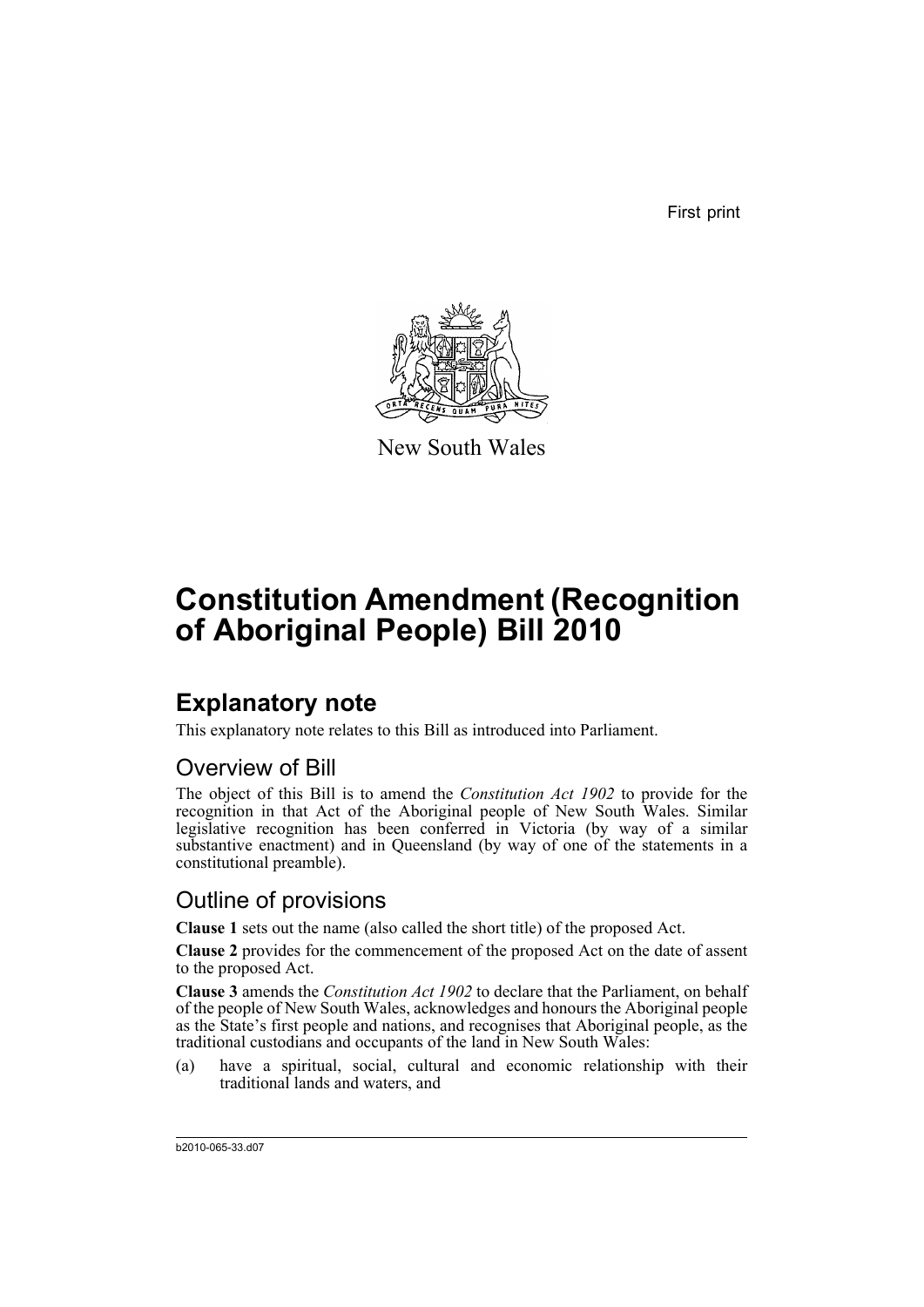Constitution Amendment (Recognition of Aboriginal People) Bill 2010

Explanatory note

The proposed legislative recognition in New South Wales is contained in a replacement section 2 of the *Constitution Act 1902* that will be the first substantive enactment after the short title or citation of the Act. The existing section 2 (and related provisions of the First Schedule) that will be repealed contain spent provisions relating to the repeal of Acts and associated savings provisions enacted in 1902.

<sup>(</sup>b) have made and continue to make a unique and lasting contribution to the identity of the State.

The provision also makes it clear that this recognition does not create any legal right or liability, or give rise to or affect any civil cause of action or right to review an administrative action, or affect the interpretation of any Act or law in force in New South Wales. This is similar to provisions included in legislation relating to the recognition of Aboriginal people in Victoria and Queensland.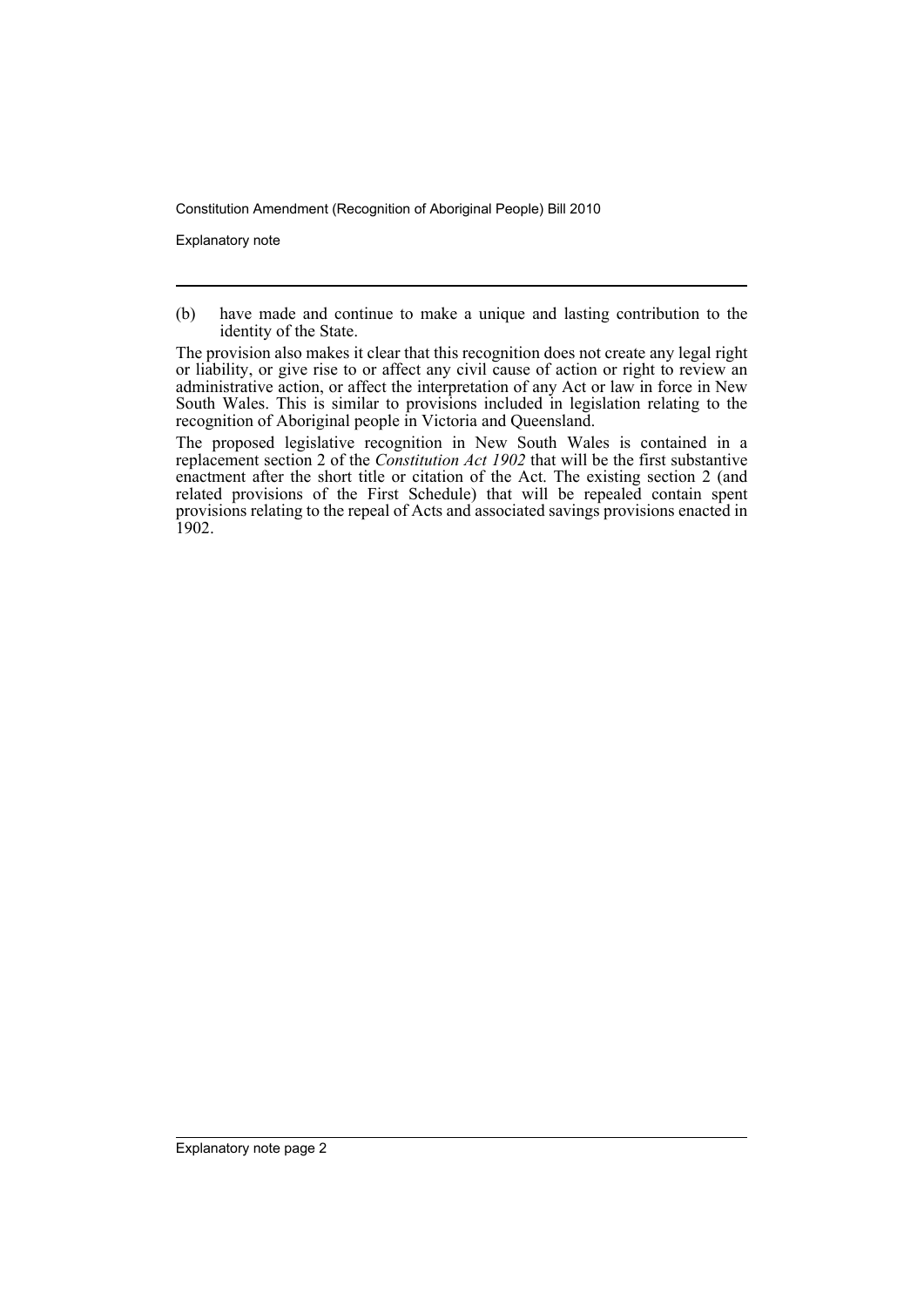First print



New South Wales

# **Constitution Amendment (Recognition of Aboriginal People) Bill 2010**

## **Contents**

|                                          | Page |
|------------------------------------------|------|
| Name of Act                              |      |
| 2 Commencement                           |      |
| Amendment of Constitution Act 1902 No 32 |      |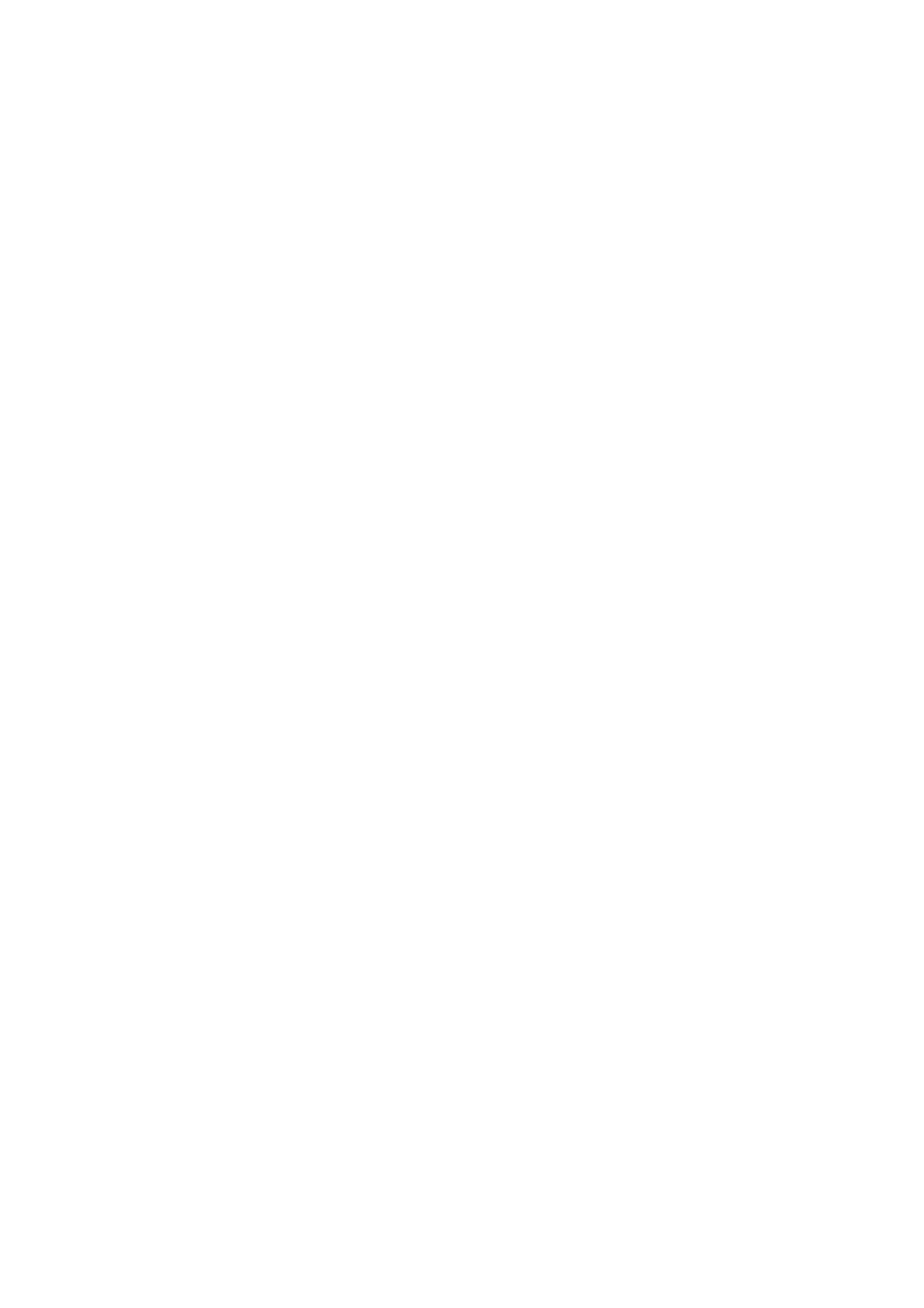

New South Wales

## **Constitution Amendment (Recognition of Aboriginal People) Bill 2010**

No , 2010

#### **A Bill for**

An Act to amend the *Constitution Act 1902* to provide for the recognition in that Act of the Aboriginal people of New South Wales.